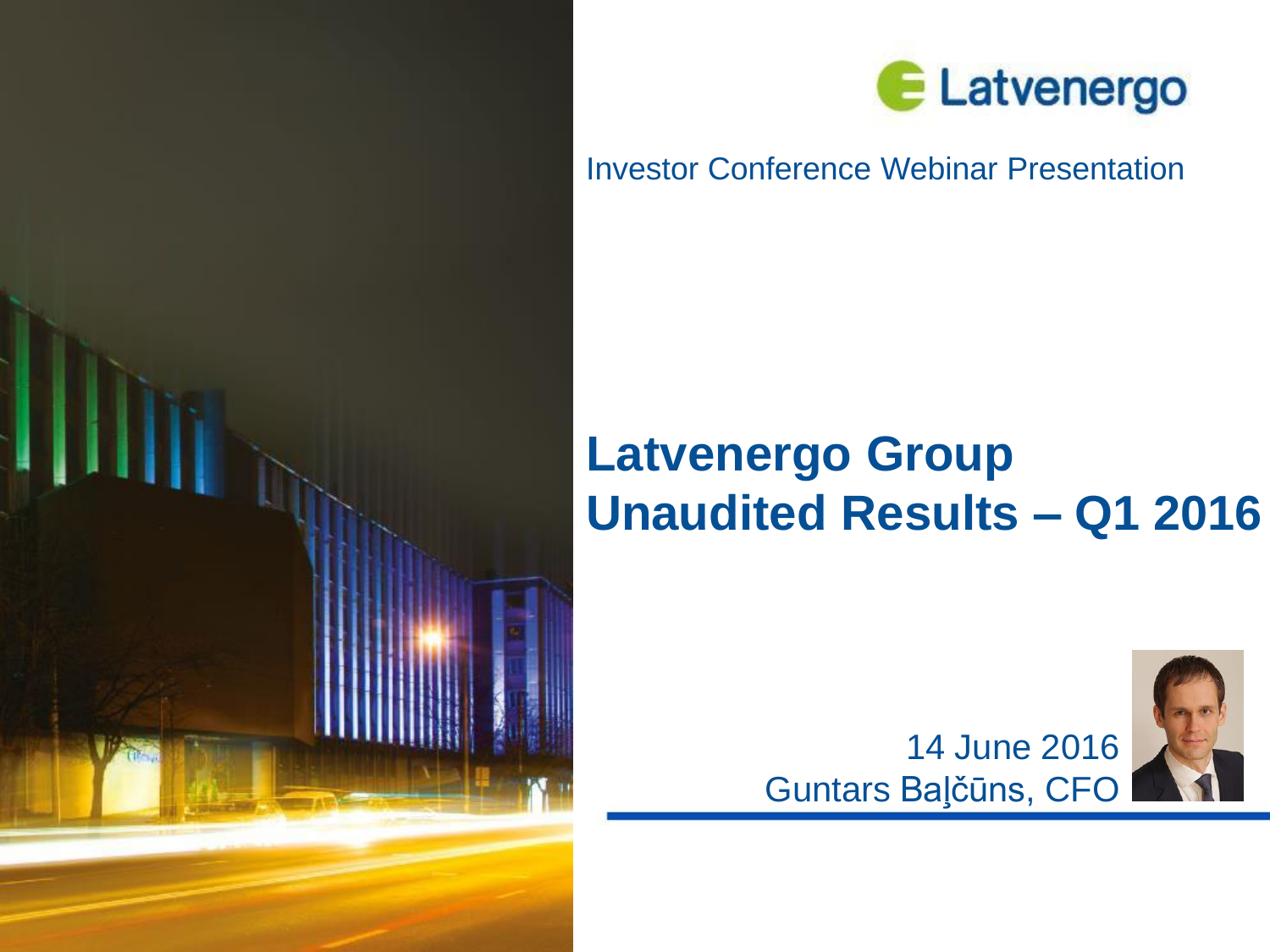## **Disclaimer**

This presentation and any materials distributed or made available in connection herewith (collectively, the "presentation") have been prepared by Latvenergo AS (the "Company") solely for your use and benefit for information purposes only. By accessing, downloading, reading or otherwise making available to yourself any content of the presentation, in whole or in part, you hereby agree to be bound by the following limitations and accept the terms and conditions as set out below.

You are only authorized to view, print and retain a copy of the presentation solely for your own use. No information contained in the presentation may be copied, photocopied, duplicated, reproduced, passed on, redistributed, published, exhibited or the contents otherwise divulged, released or disseminated, directly or indirectly, in whole or in part, in any form by any means and for any purpose to any other person than your directors, officers, employees or those persons retained to advise you, who agree to be bound by the limitations set out herein.

The presentation does not constitute or form part of, and should not be construed as, an offer, solicitation or invitation to subscribe for, underwrite or otherwise acquire, any securities of the Company or any member of its group nor should it or any part of it form the basis of, or be relied on in connection with, any contract to purchase or subscribe for any securities of the Company or any member of its group, nor shall it or any part of it form the basis of or be relied on in connection with any contract or commitment whatsoever. Any person considering the purchase of any securities of the Company must inform himself or herself independently before taking any investment decision. The presentation has been provided to you solely for your information and background and is subject to amendment. Further, the information in this presentation has been compiled based on information from a number of sources and reflects prevailing conditions as of its date, which are subject to change.

The information in this presentation is subject to verification, completion and change without notice and the Company is not under any obligation to update or keep current the information contained herein. Accordingly, no representation or warranty, express or implied, is made or given by or on behalf of the Company or any of its respective members, directors, officers or employees or any other person as to the accuracy, completeness or fairness of the information or opinions contained in this presentation, and any reliance you place on such information or opinions will be at your sole risk. Neither the Company nor any of its respective members, directors, officers or employees nor any other person accepts any liability whatsoever for any loss howsoever arising from any use of this presentation or its contents or otherwise arising in connection therewith.

This presentation includes "forward-looking statements," which include all statements other than statements of historical facts, including, without limitation, any statements preceded by, followed by or that include the words "targets," "believes," "expects," "aims," "intends," "will," "may," "anticipates," "would," "plans," "could" or similar expressions or the negative thereof. Such forward-looking statements involve known and unknown risks, uncertainties and other important factors beyond the Company's control that could cause the actual results, performance or achievements of the Company to be materially different from future results, performance or achievements expressed or implied by such forward-looking statements. Such forward-looking statements are based on numerous assumptions regarding the Company's present and future business strategies and the environment in which the Company will operate in the future. By their nature, forward-looking statements involve risks and uncertainties because they relate to events and depend on circumstances that may or may not occur in the future. Accordingly, any reliance you place on such forward-looking statements will be at your sole risk. These forward-looking statements speak only as at the date as of which they are made. Past performance of the Company cannot be relied on as a guide to future performance. No statement in this presentation is intended to be a profit forecast.

This presentation is not directed to, or intended for distribution to or use by, any person or entity that is a citizen or resident or located in any locality, state, country or other jurisdiction where such distribution, publication, availability or use would be contrary to law or regulation or which would require any registration or licensing within such jurisdiction.

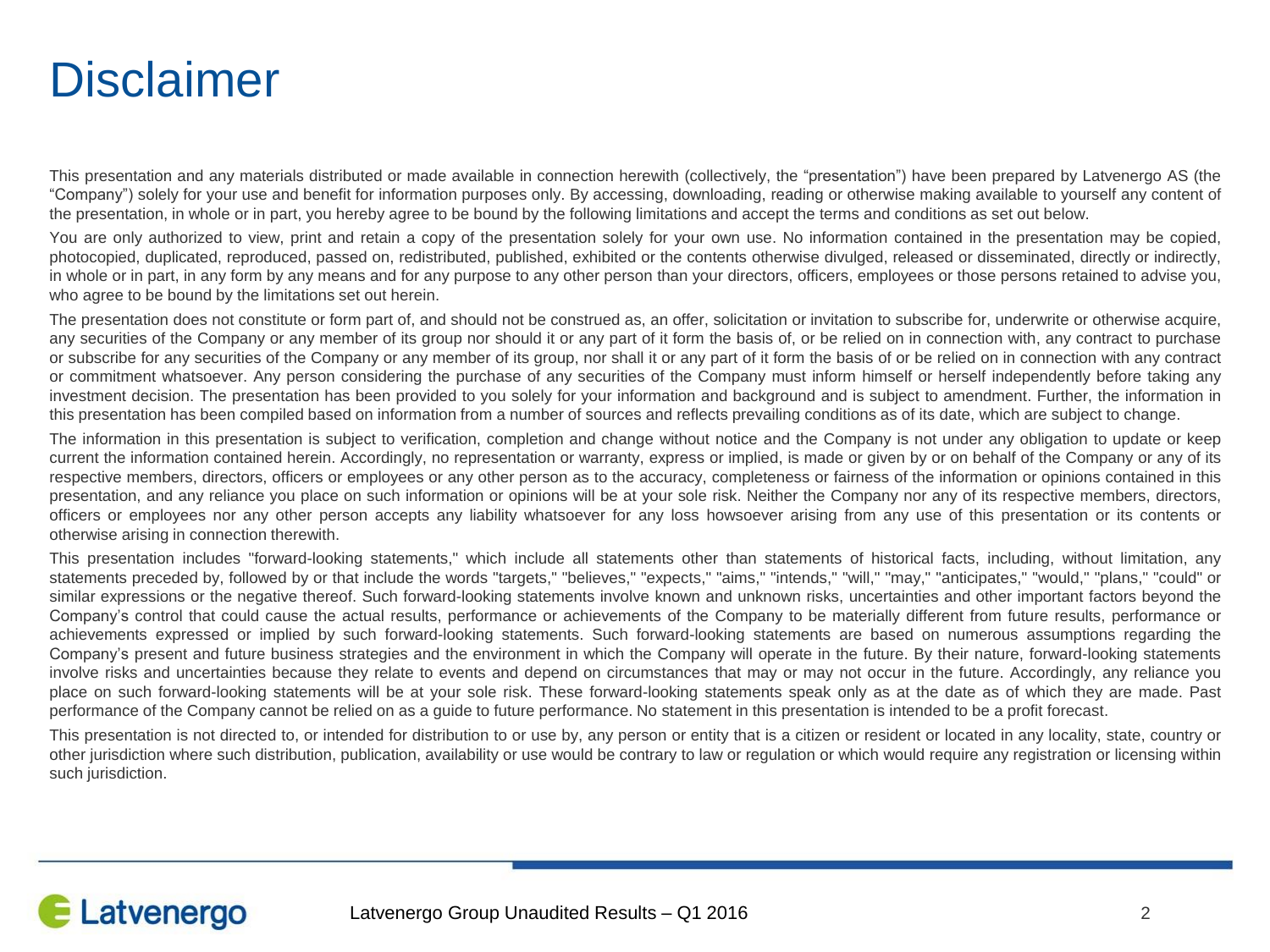# Agenda

## Group Profile

## Financials Q1 2016

- Market Overview  $\blacktriangleright$
- Revenue and Profitability
- Segment Results
- Investments
- Debt and Liquidity

## Current Issues

- Sustainability and Annual Report 2015  $\blacktriangleright$
- Distribution: Balanced Tariff
- Green Bonds

## Q&A

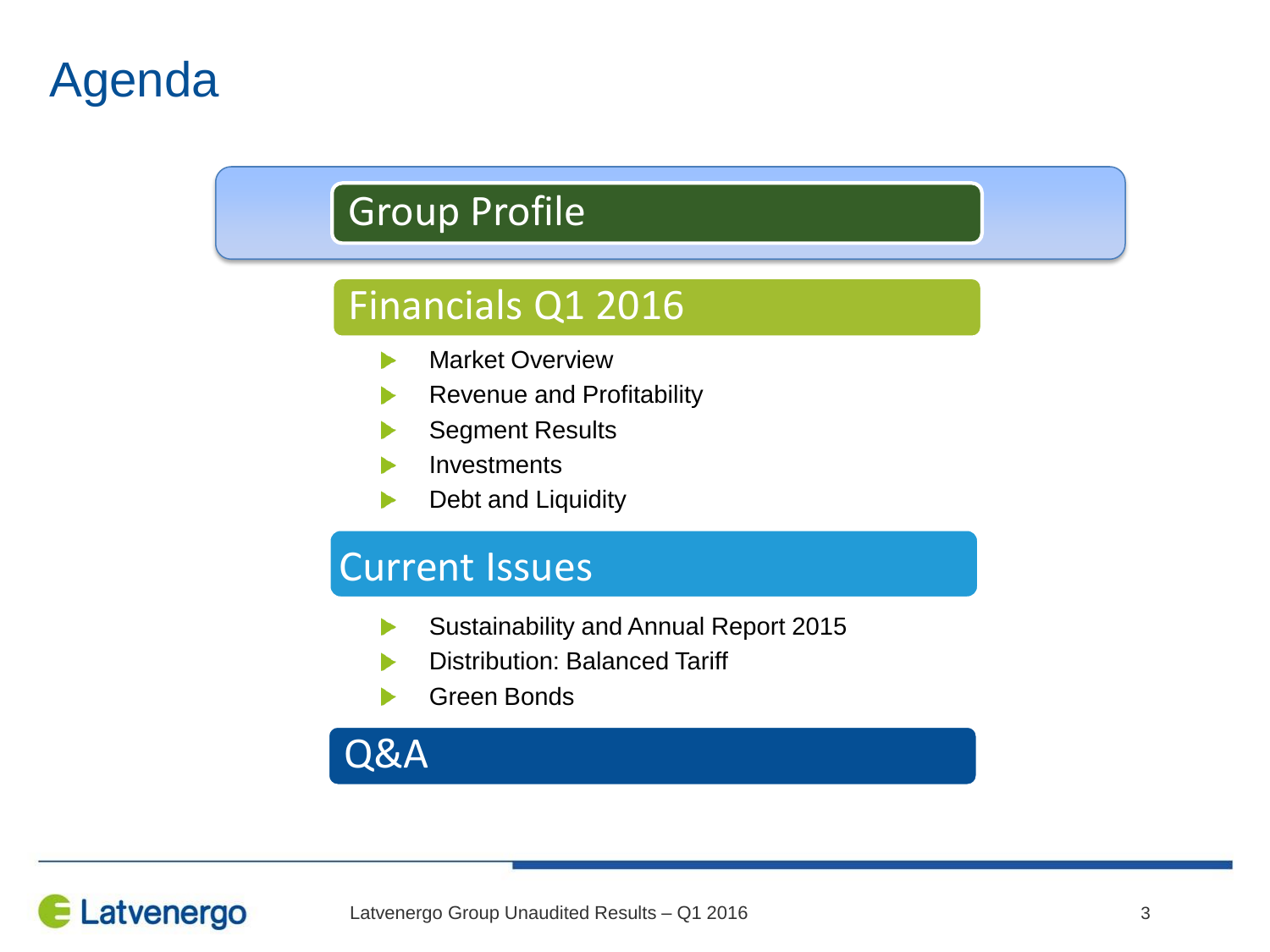# Group Profile

## **General**

- Vertically integrated utility
- Wholly-owned by the Republic of Latvia
- 4,181 employees
- Latvenergo Credit rating: Moody's Baa2/stable

## Latvenergo Group structure **Conservation Containst Conservation** Conservation Cataloguents



### Main facts

- Installed generation capacities:
	- Riga CHPPs 1,025 MW<sub>ol</sub>; 1,617 MW<sub>th</sub>
	- Daugava HPPs 1,536 MW<sub>el</sub>
	- Liepaja and small plants 8 MW<sub>el</sub>; 227 MW<sub>th</sub>
- Length of power lines:
	- Distribution 94.1 thsd. km
	- Transmission 5.3 thsd. km
- Retail customers 859 thousands
- Market share in the Baltics  $\sim 1/3$

- Generation and supply (62% of revenues; 58% of EBITDA)
	- Latvenergo AS (LV)
	- Elektrum Eesti OU (EE)
	- Elektrum Lietuva UAB (LT)
	- Liepājas enerģija SIA (LV)
	- Enerģijas publiskais tirgotājs AS (LV)
- Distribution (28% of revenues; 27% of EBITDA)
	- Sadales tīkls AS (LV)
- Transmission assets (4% of revenues; 12% of EBITDA)
	- Latvijas elektriskie tīkli AS (LV)

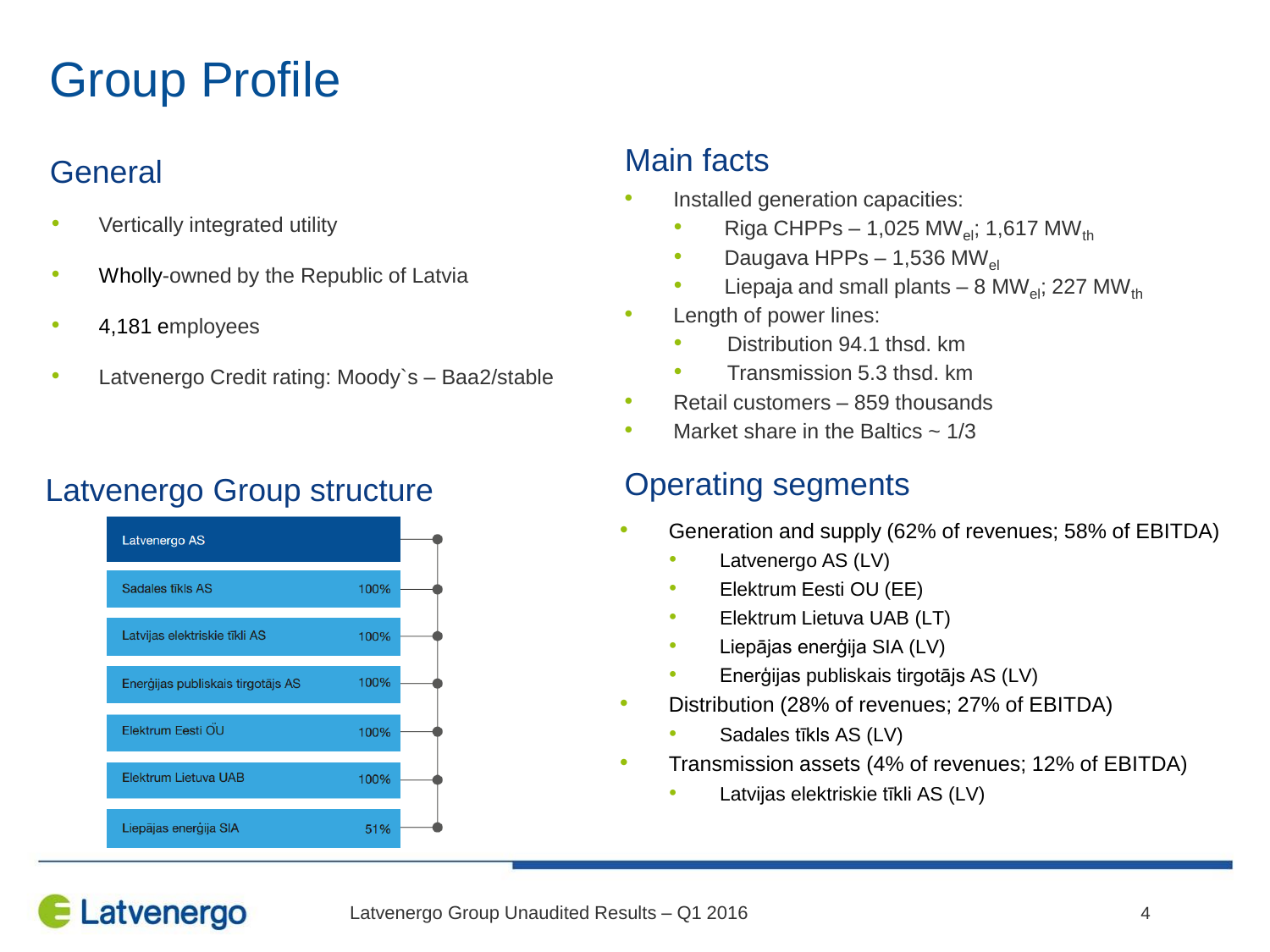# Agenda

## Group Profile

## Financials Q1 2016

- Market Overview  $\blacktriangleright$
- Revenue and Profitability  $\blacktriangleright$
- Segment Results
- **Investments**
- Debt and Liquidity ▶

## Current Issues

Q&A

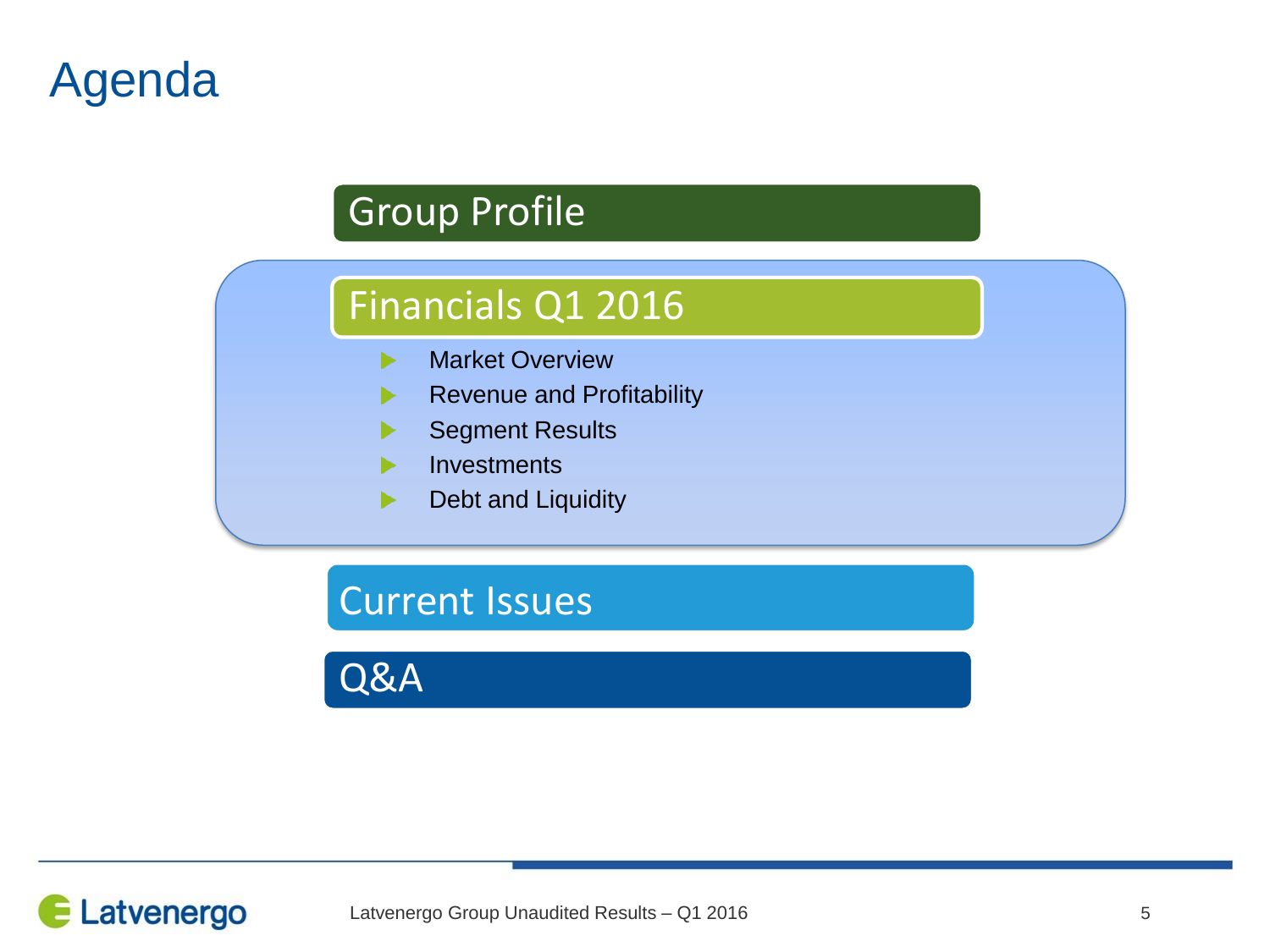# Market Overview

Latvenergo



#### Natural gas price continues to decrease



#### Low electricity price Main facts – Q1 2016

- Nord Pool price decreased by 2% in Latvia and Estonia (36.5 EUR/MWh and 31.8 EUR/MWh respectively), by 1% in Lithuania (36.9 EUR/MWh) and by 6% in Finland (30.3 EUR/MWh)
- Electricity price decrease was determined by increased generation of hydropower in the Nordics and lower coal and natural gas prices
- New interconnections have contributed to electricity spot price convergence between Finland and the Baltics
- In June Natural gas tariff in Latvia for industrial consumers reached the lowest level in 9 years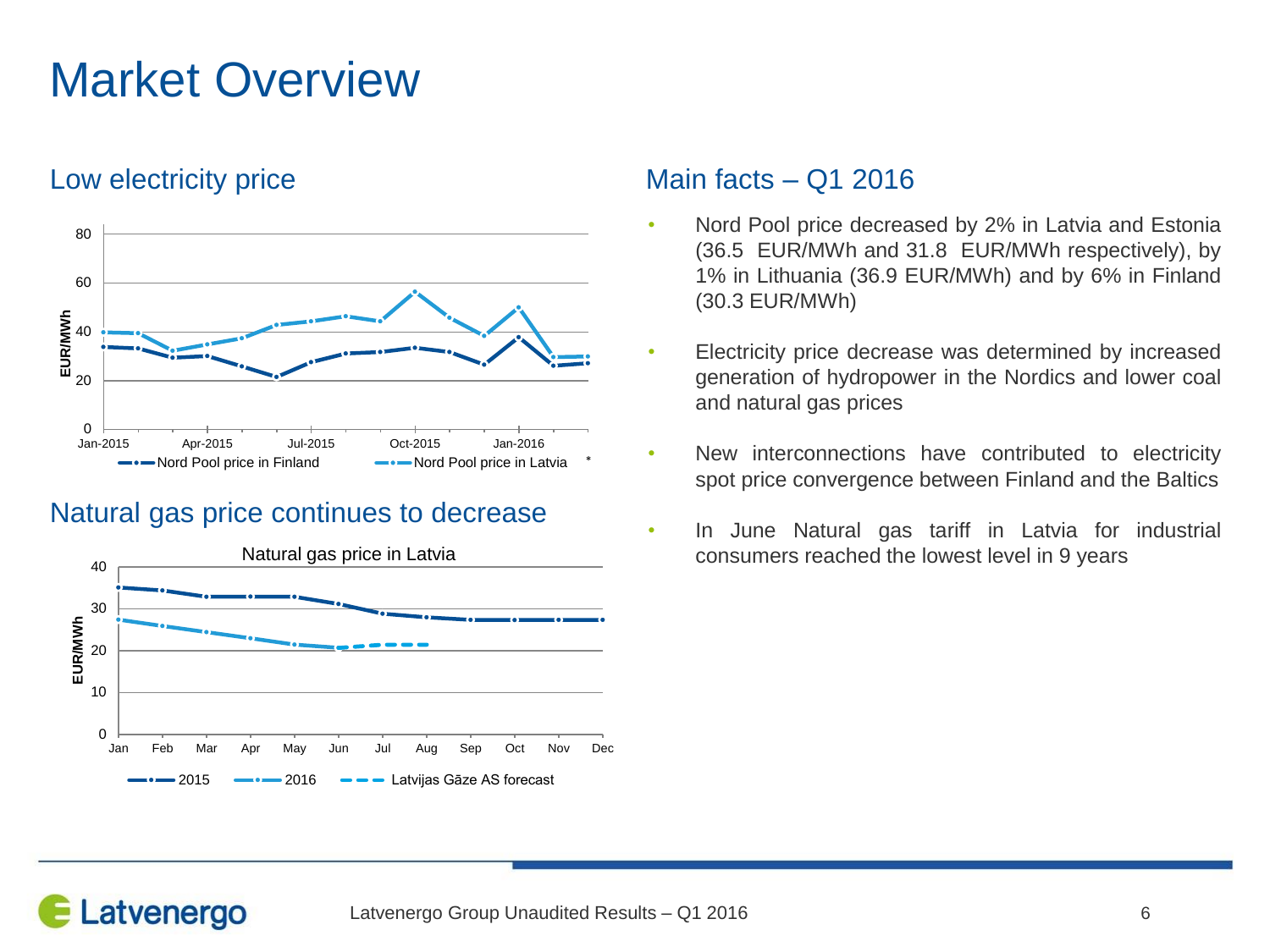# Latvenergo Group



#### Revenue and EBITDA Margin Key highlights

- The results were mainly positively impacted by lower natural gas price; negatively – by 19% lower generation output at Daugava HPPs
- EBITDA margin 33% (Q1 2015: 26%)



### EBITDA dynamics EBITDA weight by segment

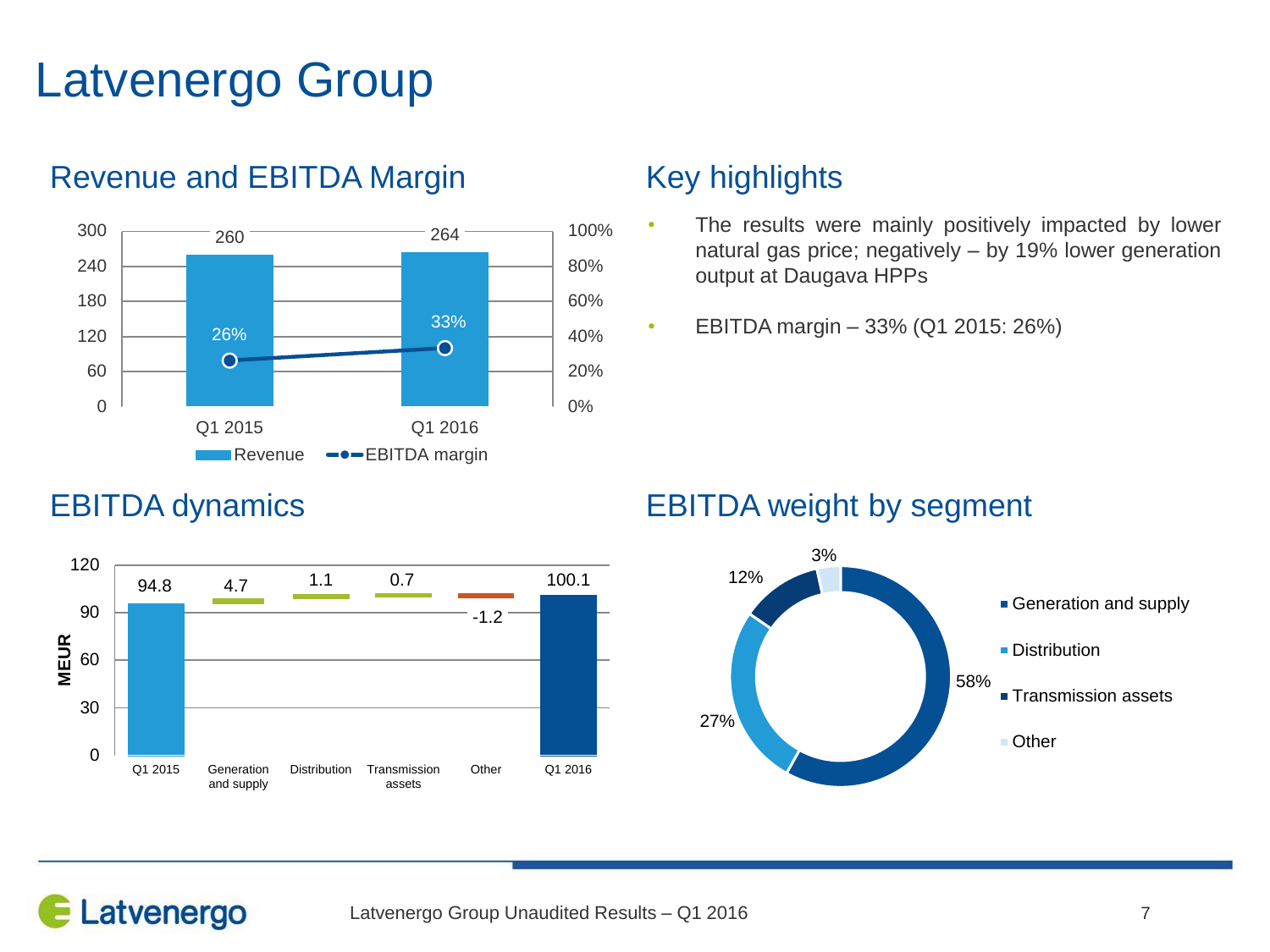# Generation and Supply

### Segment revenue and EBITDA Key highlights



## Retail electricity supply – 1,173 GWh



- The results of the segment were positively impacted by 24% lower natural gas price
- The results of the segment were negatively impacted by 19% lower generation output at Daugava HPPs
- Effective and operative operations of Riga CHPPs precluded the electricity price increase risk
- Total electricity generated represents 58% of retail electricity supply (Q1 2015: 48%)
- Lower ambient air temperature determined higher consumption of thermal energy – thermal energy generation increased by 15%

## Latvenergo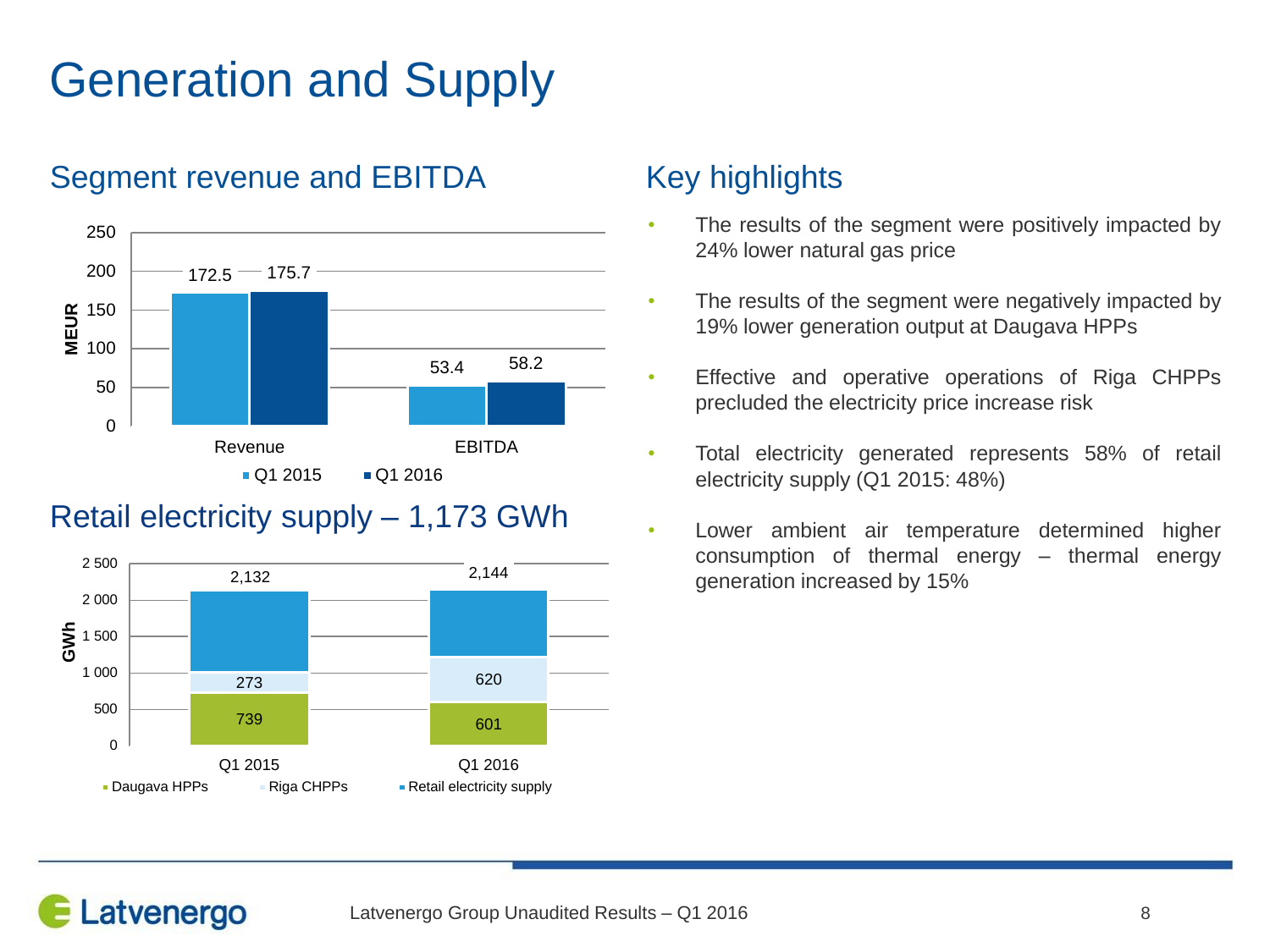# **Distribution**

#### 75.3 25.5 79.6 26.6 0 25 50 75 100 Revenue **EBITDA MEUR**

### Segment revenue and EBITDA Key highlights



- Positive impact on the results was due to increased distribution services revenue
- Investments in distribution assets reached 20.1 MEUR (Q1 2015: 18.3 MEUR)
- On 5 May 2016, PUC approved electricity distribution system service tariff, which is expected to come into force as of 1 August 2016

### SAIDI (min) and SAIFI (number)\*



\* SAIDI: System Average Interruption Duration Index SAIFI: System Average Interruption Frequency Index



### Latvenergo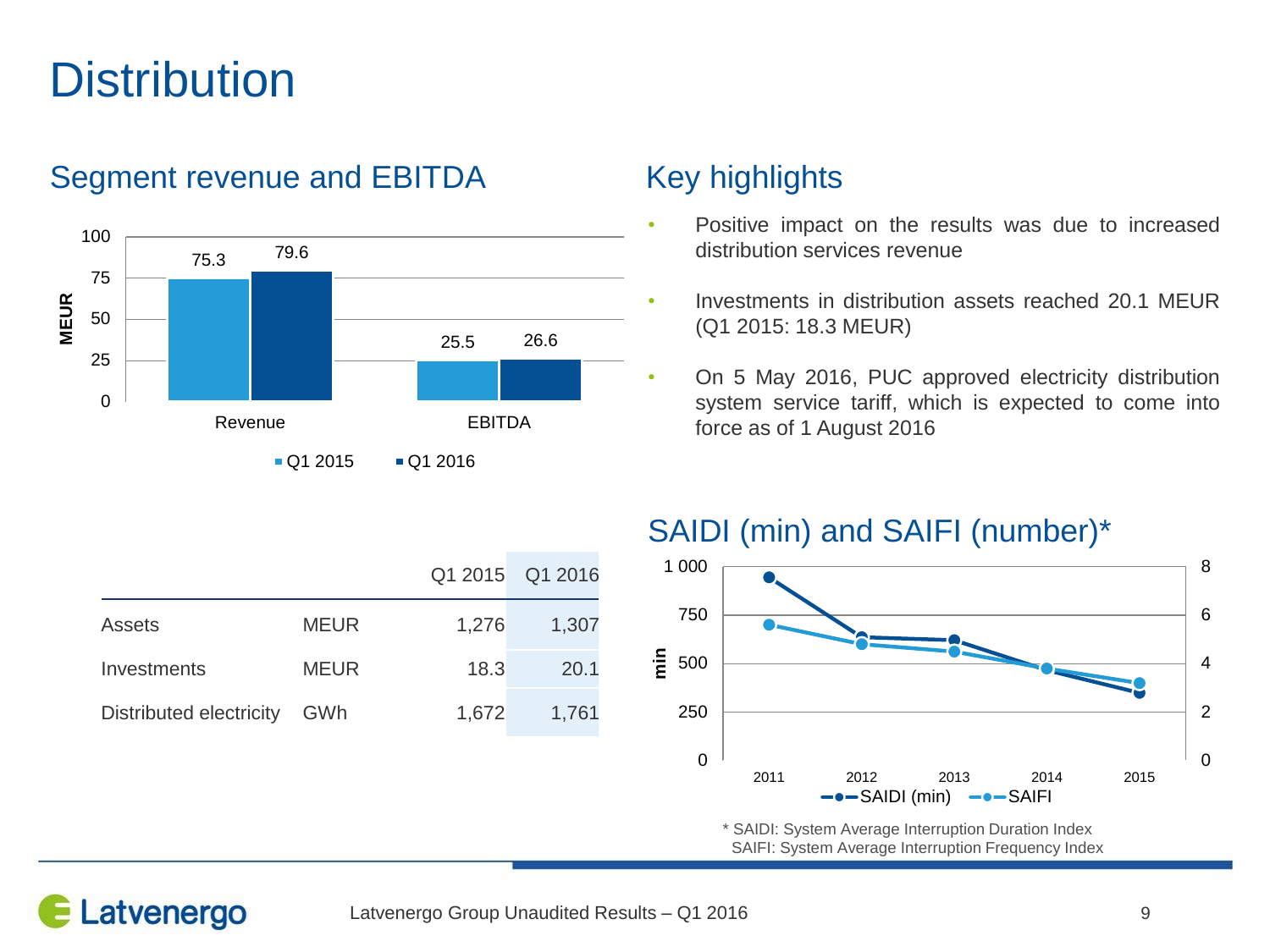# Transmission Assets



### Segment revenue and EBITDA Key highlights

- Positive impact on profitability due to gradual inclusion of regulatory asset revaluation reserve into the lease
- Investment in transmission system assets was 3.8 MEUR, which is by 2.3 MEUR more than in the Q1 last year
- Major ongoing investment projects:
	- *Kurzeme Ring*
	- Estonia-Latvia third interconnection

|             |             |     | Q1 2015 Q1 2016 |
|-------------|-------------|-----|-----------------|
| Assets      | <b>MEUR</b> | 456 | 435             |
| Investments | <b>MEUR</b> | 1.5 | 3.8             |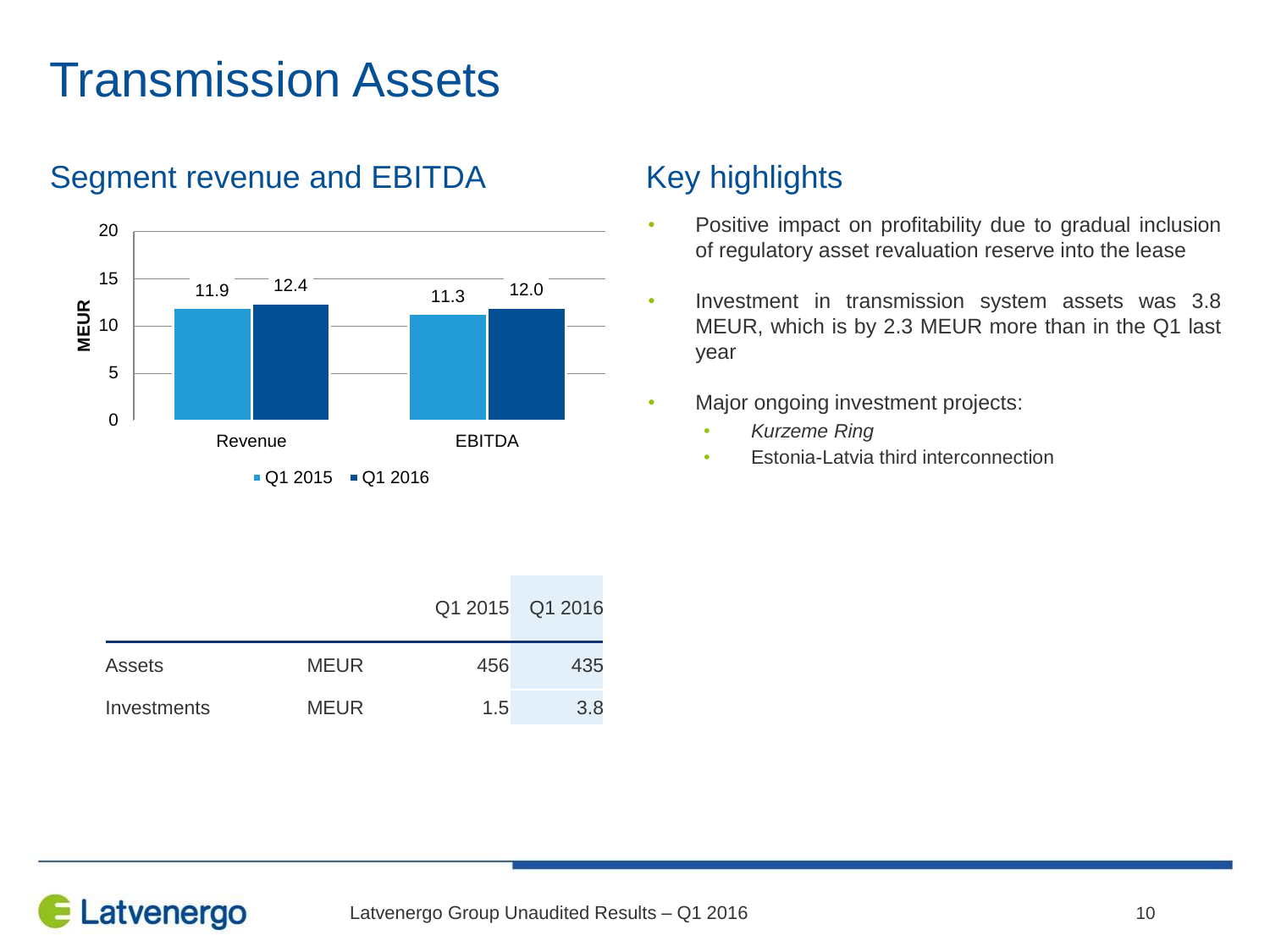## **Investments**

#### Investments in network assets reached 70% Total amount of investment – 34.7 MEUR



#### Investment projects

- Generation and supply
- **Distribution**
- **Transmission assets**
- Other

- Increase in investments was determined by implementation of Daugava HPPs hydropower unit reconstruction programme, in which 8.4 MEUR were invested in Q1 2016
- Network service quality and technical parameters are improved by investments in networks assets



| etion |                                                                                      |
|-------|--------------------------------------------------------------------------------------|
| 22    | The reconstruction will provide for further<br>40-year operation of hydropower units |
| 19    | 45% EU co-funding for the final stage of<br>the project                              |
| 20    | EU co-funding $-65%$                                                                 |
|       |                                                                                      |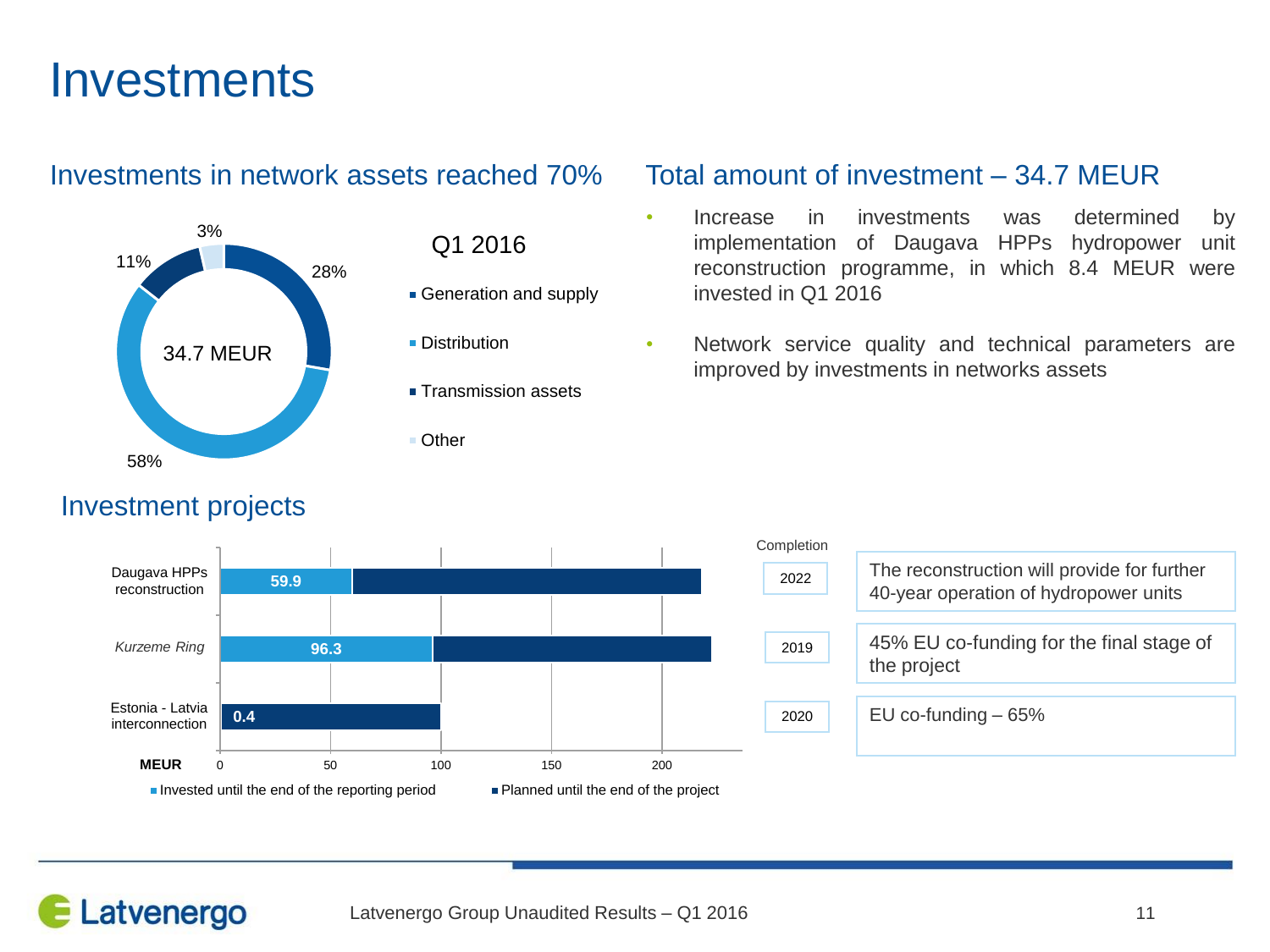# Debt and Liquidity

#### Bonds exceed 1/5 of total borrowings Debt repayment schedule

- Financial needs for coming investment projects and refinancing of loans are attracted in a timely manner
- Bonds issued as of 31 March 2016: 180 MEUR
- At the beginning of 2016 *Moody's* reconfirmed credit rating – Baa2 (stable)
- Capital ratio 59%



### Lenders by category **Liquidity Liquidity**



- **International** investment banks
- Commercial banks
- Bonds

| Liquid assets (cash and short term bank<br>deposits with maturity up to 3 months) | <b>176.0 MEUR</b> |
|-----------------------------------------------------------------------------------|-------------------|
|                                                                                   |                   |
| Committed long-term loans                                                         | 250.0 MEUR        |
| Investment in liquid financial assets                                             | <b>28.5 MEUR</b>  |
| Additional liquidity reserves                                                     | <b>278.5 MEUR</b> |
|                                                                                   |                   |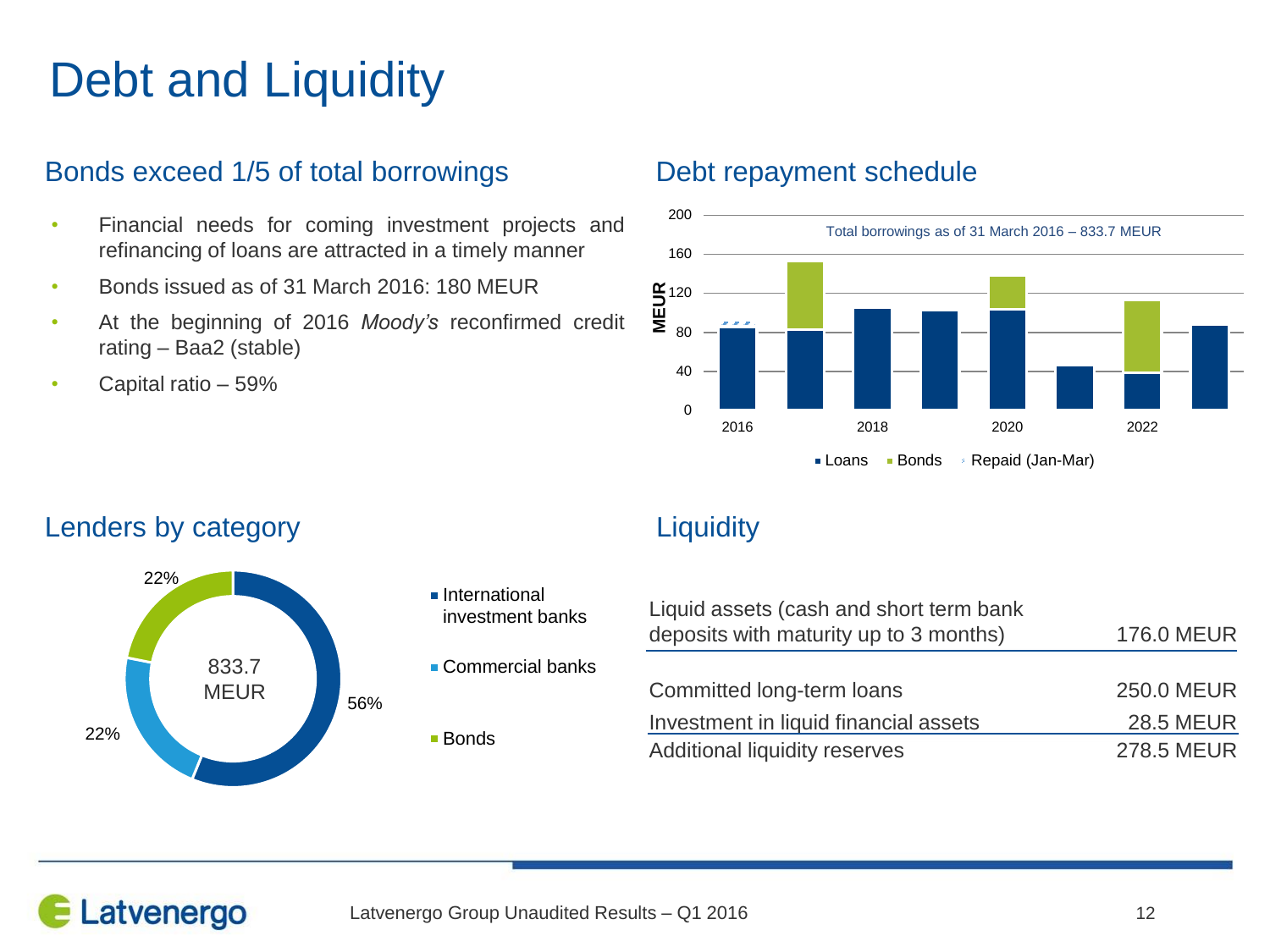# Agenda

## Group Profile

## Financials Q1 2016

## Current Issues

- Sustainability and Annual Report 2015  $\blacktriangleright$
- Distribution: Balanced Tariff
- Green Bonds

Q&A

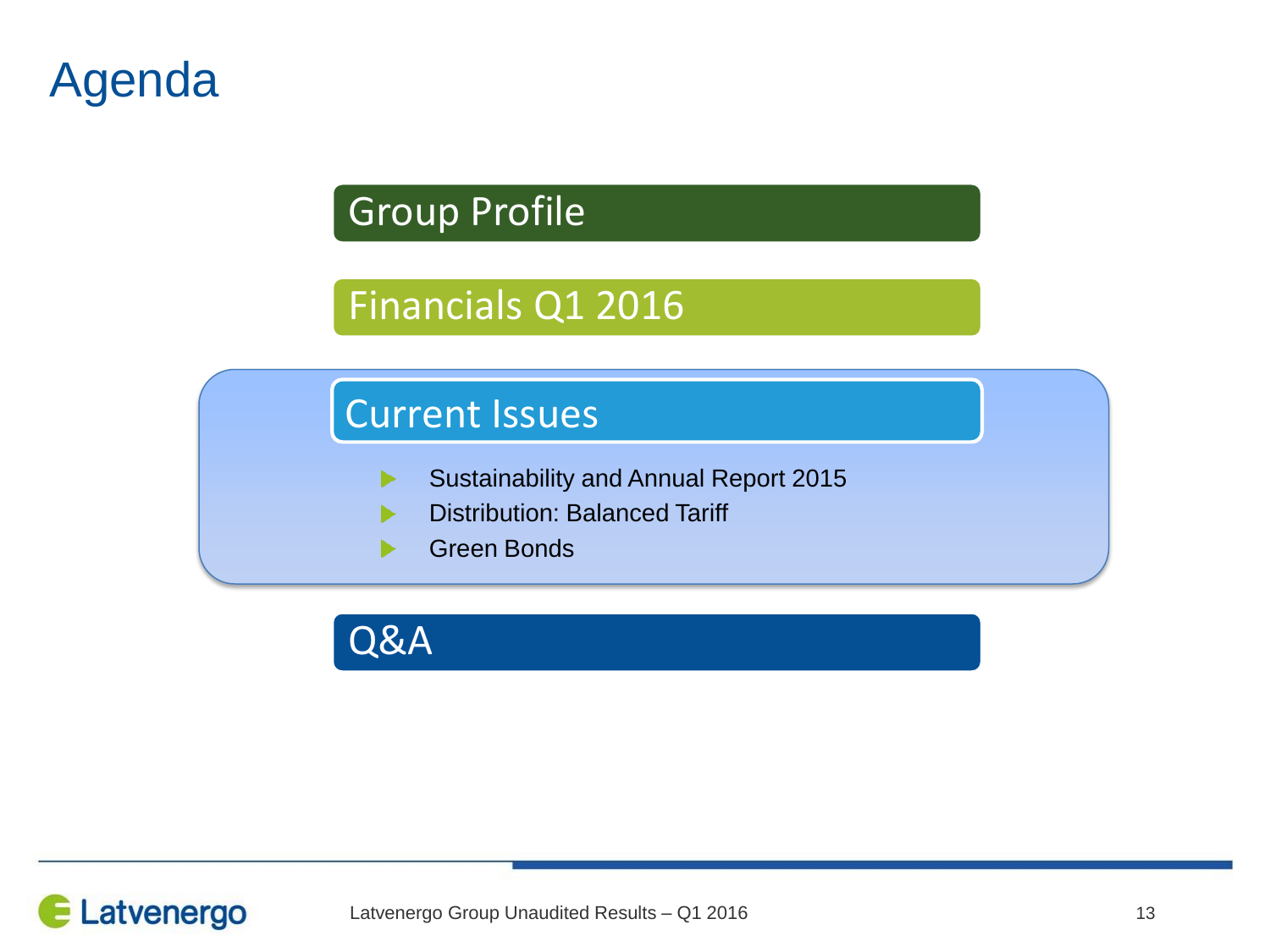# Sustainability and Annual Report

- Sustainability reports in accordance with Global Reporting Initiative (GRI) guidelines since 2009
- Sustainability report 2015: GRI G4 (published on 20 April 2016)
- Focus on what matters and where it matters
- Stakeholder engagement
- Report available on Latvenergo [website/Investors/Reports](http://www.latvenergo.lv/eng/investors/reports/)



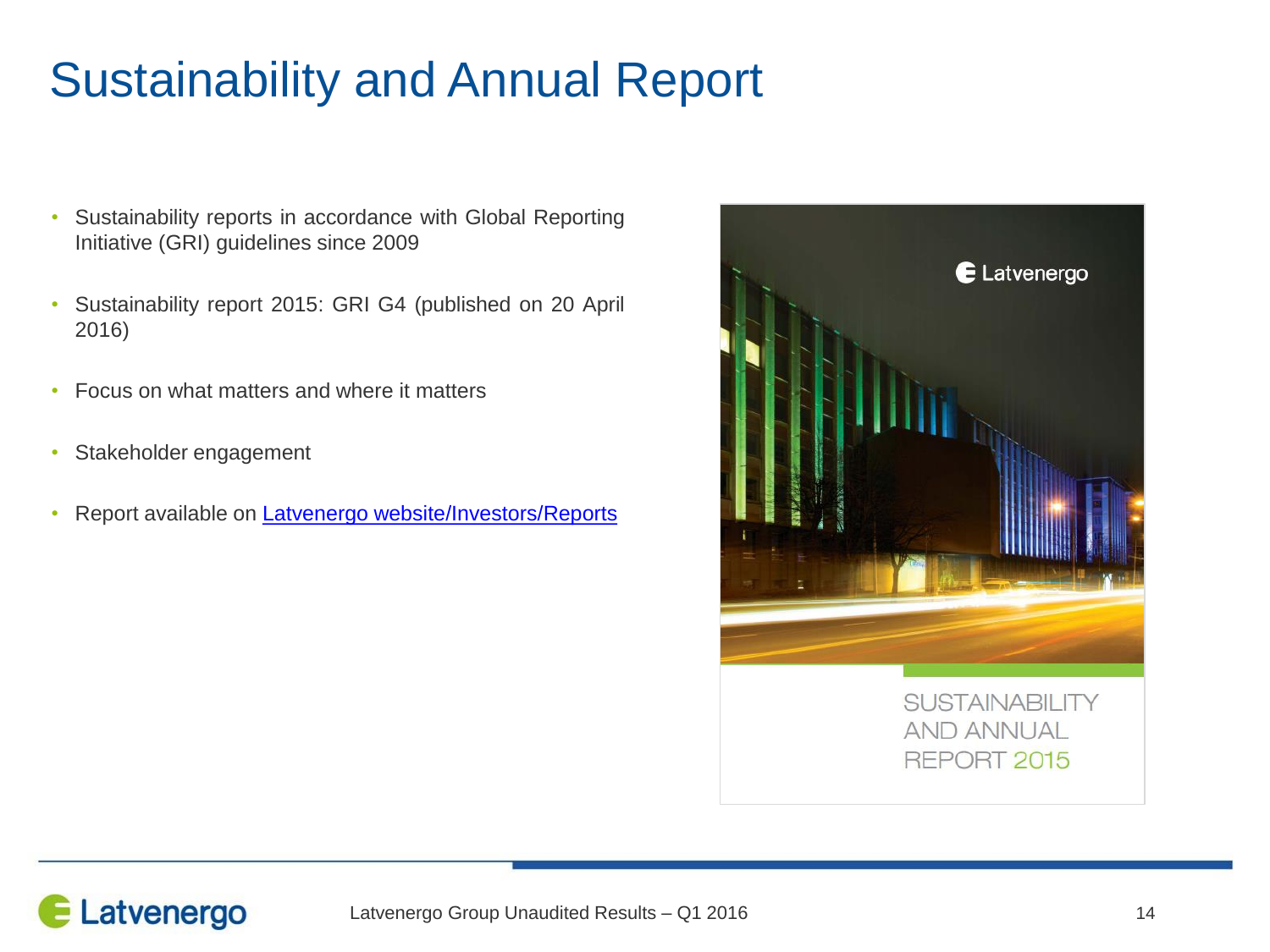# Distribution System Service: Balanced Tariff

- On 5 May 2016 PUC approved electricity distribution system service tariff, which is expected to come into force as of 1 August 2016
- Previous tariff changes were approved by PUC in April 2011
- Changes compared to existing tariff
	- Households introduction of fixed fee in the bill
	- Business customers increase of fixed fee portion in the bill

### Reasons for tariff changes

- Need to address *«0 consumption»* connection issue
- Promotion of efficient use of connection capacity
- Balancing of distribution fixed costs with fixed income
- Need for investments to improve network quality and reliability



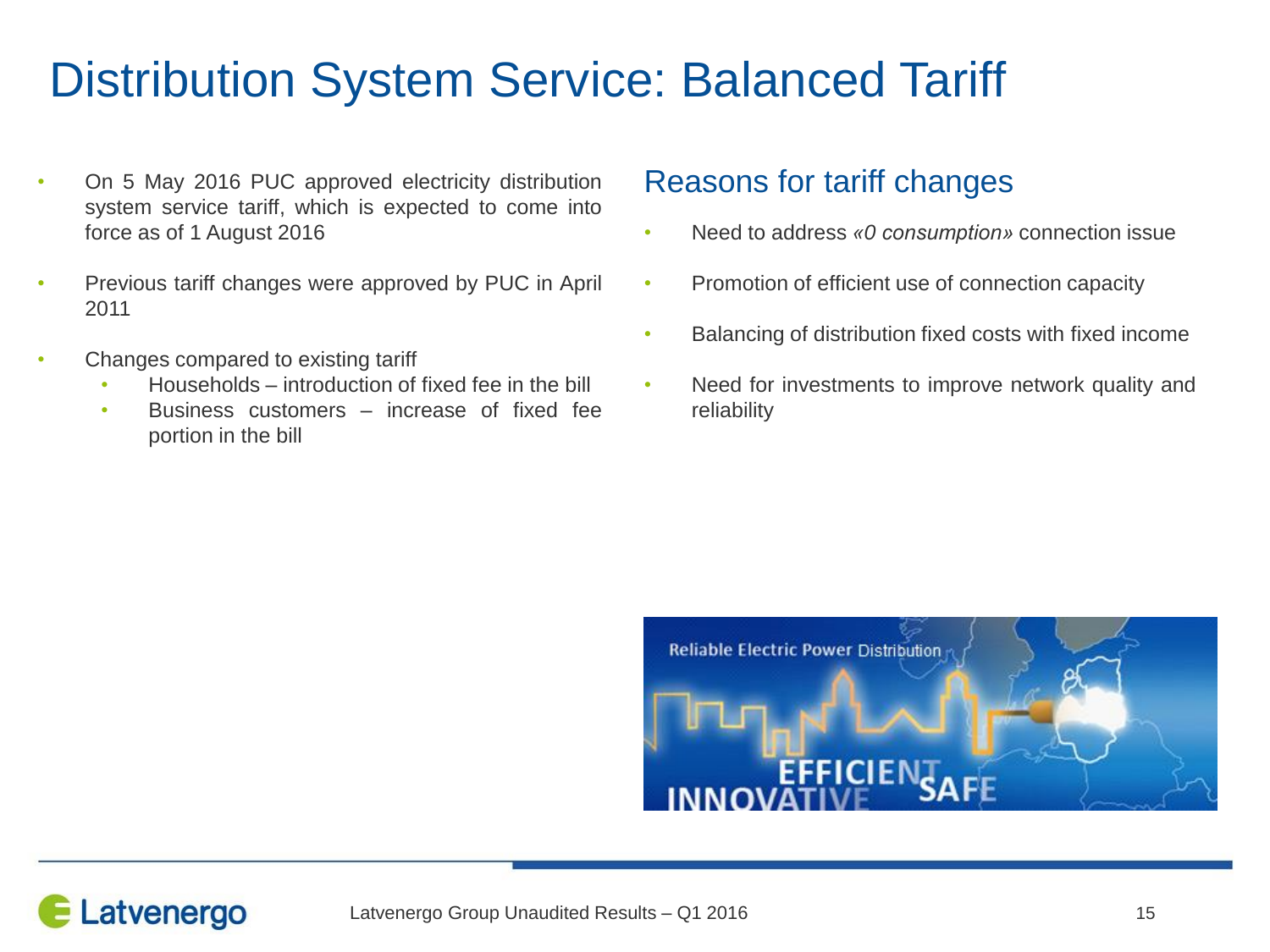# Green bonds

- On 14 April *green* bonds in the amount of 25 MEUR were issued, thus completing the second bond offering programme of 100 MEUR
- Demand 5.8 times exceeds the offered amount
- Spread MS+120bps, Yield 1.3107%
- First state-owned and investment grade green bond issuer in Eastern Europe
- First Green bond in CEE rated by international credit Bond overview rating agency (Moody's – Baa2/stable)
- Second opinion on Green Bond Framework provided by *CICERO\*; s*trongest rating assigned – dark green shading

### Completed *green* bond programme Investor allocation by country and type (25 MEUR)



|                      | Amount (MEUR) | Due date   |
|----------------------|---------------|------------|
| 2.8% bonds, 5Y       | 70            | 15.12.2017 |
| 2.8% bonds, 7Y       | 35            | 22.05.2020 |
| 1.9% Green bonds, 7Y | 100           | 10.06.2022 |
| <b>TOTAL:</b>        | 205           |            |

\* CICERO - Center for International Climate and Environmental Research

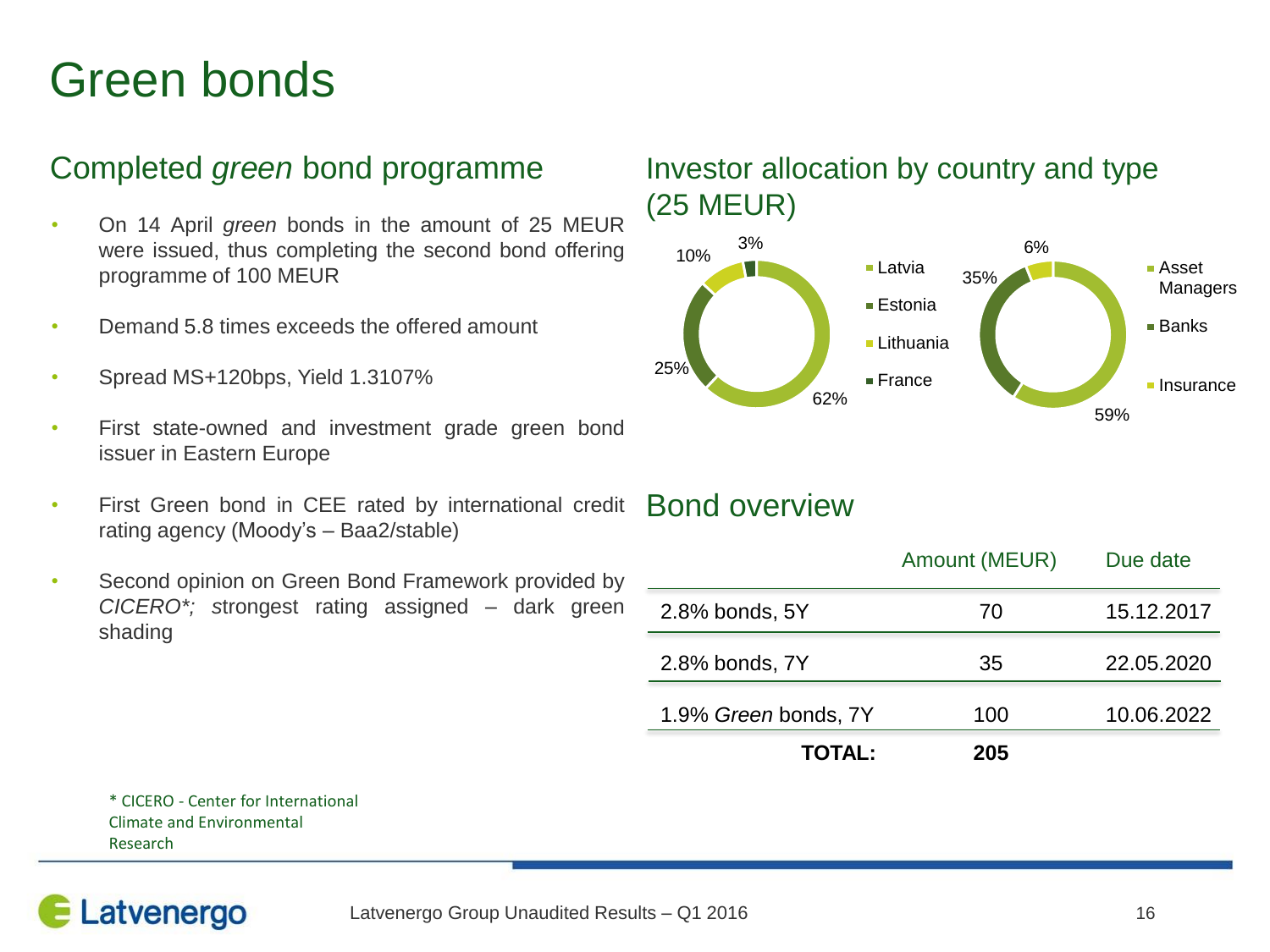# Q&A

### or send to:

E-mail: investor.relations@latvenergo.lv

Website: www.latvenergo.lv

#### **AS Latvenergo**

P. Brieža iela 12, Riga, LV-1230, Latvia



/Latvenergo



/Latvenergo



/Latvenergo



/Latvenergo video channel



## Latvenergo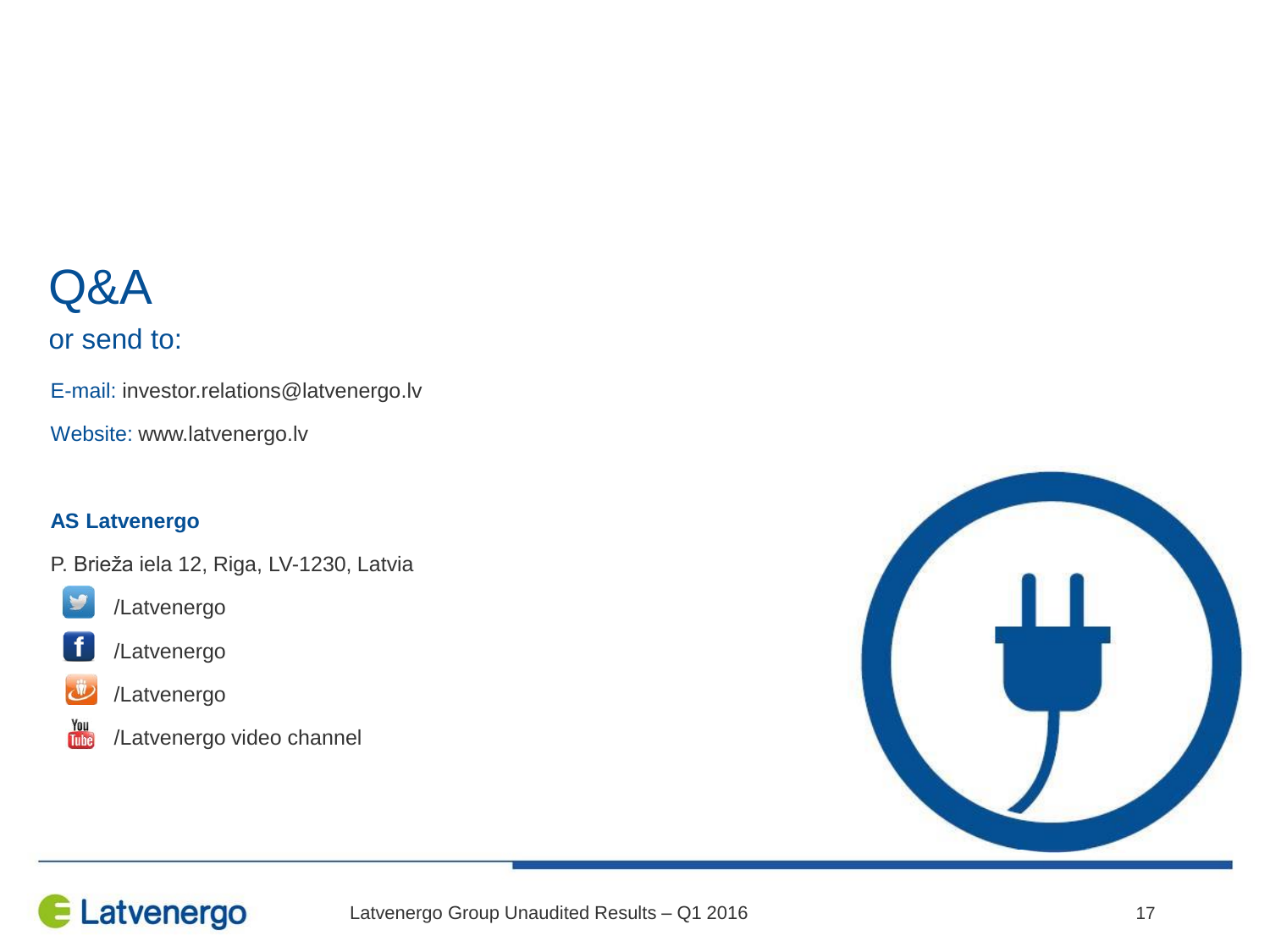# Consolidated Statement of Profit or Loss\*

|                                                                                                  | 01/01-31/03/2016 | 01/01-31/03/2015 |
|--------------------------------------------------------------------------------------------------|------------------|------------------|
|                                                                                                  | <b>EUR'000</b>   | <b>EUR'000</b>   |
|                                                                                                  |                  |                  |
| Revenue                                                                                          | 263,533          | 259,506          |
| Other income                                                                                     | 1,566            | 1,199            |
| Raw materials and consumables used                                                               | (125, 182)       | (127, 615)       |
| Personnel expenses                                                                               | (24, 456)        | (22, 578)        |
| Depreciation, amortisation and impairment of intangible assets and property, plant and equipment | (52, 459)        | (43, 702)        |
| Other operating expenses                                                                         | (15, 315)        | (15,698)         |
| <b>Operating profit</b>                                                                          | 47,687           | 51,112           |
| Finance income                                                                                   | 654              | 694              |
| Finance costs                                                                                    | (3,756)          | (4,959)          |
| <b>Profit before tax</b>                                                                         | 44,585           | 46,847           |
| Income tax                                                                                       | (6,023)          | (7, 591)         |
| Profit for the year                                                                              | 38,562           | 39,256           |

\* Unaudited Interim Condensed Consolidated Financial Statements. Prepared in accordance with the IFRS as adopted by the EU

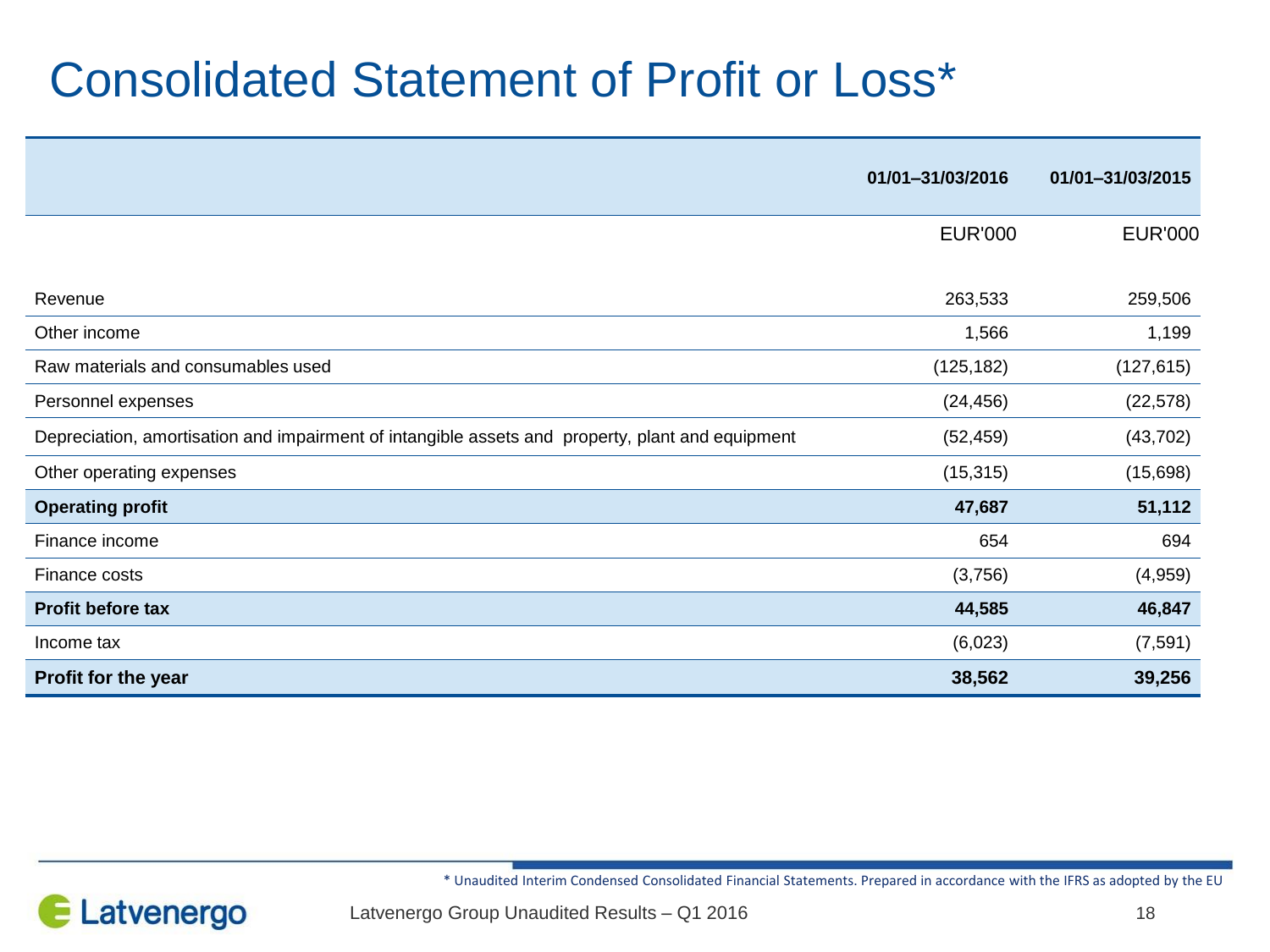# Consolidated Statement of Financial Position\*

|                                                             | 31/03/2016     | 31/12/2015     |
|-------------------------------------------------------------|----------------|----------------|
|                                                             | <b>EUR'000</b> | <b>EUR'000</b> |
| <b>ASSETS</b>                                               |                |                |
| <b>Non-current assets</b>                                   |                |                |
| Intangible assets and property, plant and equipment         | 3,072,843      | 3,090,661      |
| Investment property                                         | 739            | 696            |
| Non-current financial investments                           | 41             | 41             |
| Investments in held-to-maturity financial assets            | 17,071         | 20,609         |
| Other non-current receivables                               | 1,711          | 1,712          |
| Total non-current assets                                    | 3,092,405      | 3,113,719      |
| <b>Current assets</b>                                       |                |                |
| Inventories                                                 | 23,409         | 24,791         |
| Trade receivables and other receivables                     | 304,358        | 266,460        |
| Investments in held-to-maturity financial assets            | 11,382         | 7.859          |
| Cash and cash equivalents                                   | 175,979        | 104,543        |
| <b>Total current assets</b>                                 | 515,128        | 403,653        |
| <b>TOTAL ASSETS</b>                                         | 3,607,533      | 3,517,372      |
| <b>EQUITY</b>                                               |                |                |
| Share capital                                               | 1,288,531      | 1,288,531      |
| Reserves                                                    | 667,504        | 669,596        |
| Retained earnings                                           | 169,345        | 131,662        |
| Equity attributable to equity holders of the Parent Company | 2,125,380      | 2,089,789      |
| Non-controlling interests                                   | 7,970          | 6,913          |
| <b>Total equity</b>                                         | 2,133,350      | 2,096,702      |
| <b>LIABILITIES</b>                                          |                |                |
| <b>Non-current liabilities</b>                              |                |                |
| <b>Borrowings</b>                                           | 749,416        | 714,291        |
| Deferred income tax liabilities                             | 272,576        | 273,987        |
| Provisions                                                  | 16,197         | 15,984         |
| Derivative financial instruments                            | 10,539         | 8.291          |
| Other liabilities and deferred income                       | 198.647        | 196.386        |
| Total non-current liabilities                               | 1,247,375      | 1,208,939      |
| <b>Current liabilities</b>                                  |                |                |
| Trade and other payables                                    | 132,243        | 121,256        |
| Borrowings                                                  | 84.235         | 83,192         |
| Derivative financial instruments                            | 10,330         | 7,283          |
| <b>Total current liabilities</b>                            | 226,808        | 211,731        |
| <b>Total liabilities</b>                                    | 1,474,183      | 1,420,670      |
| <b>TOTAL EQUITY AND LIABILITIES</b>                         | 3,607,533      | 3.517.372      |
|                                                             |                |                |

\* Unaudited Interim Condensed Consolidated Financial Statements. Prepared in accordance with the IFRS as adopted by the EU